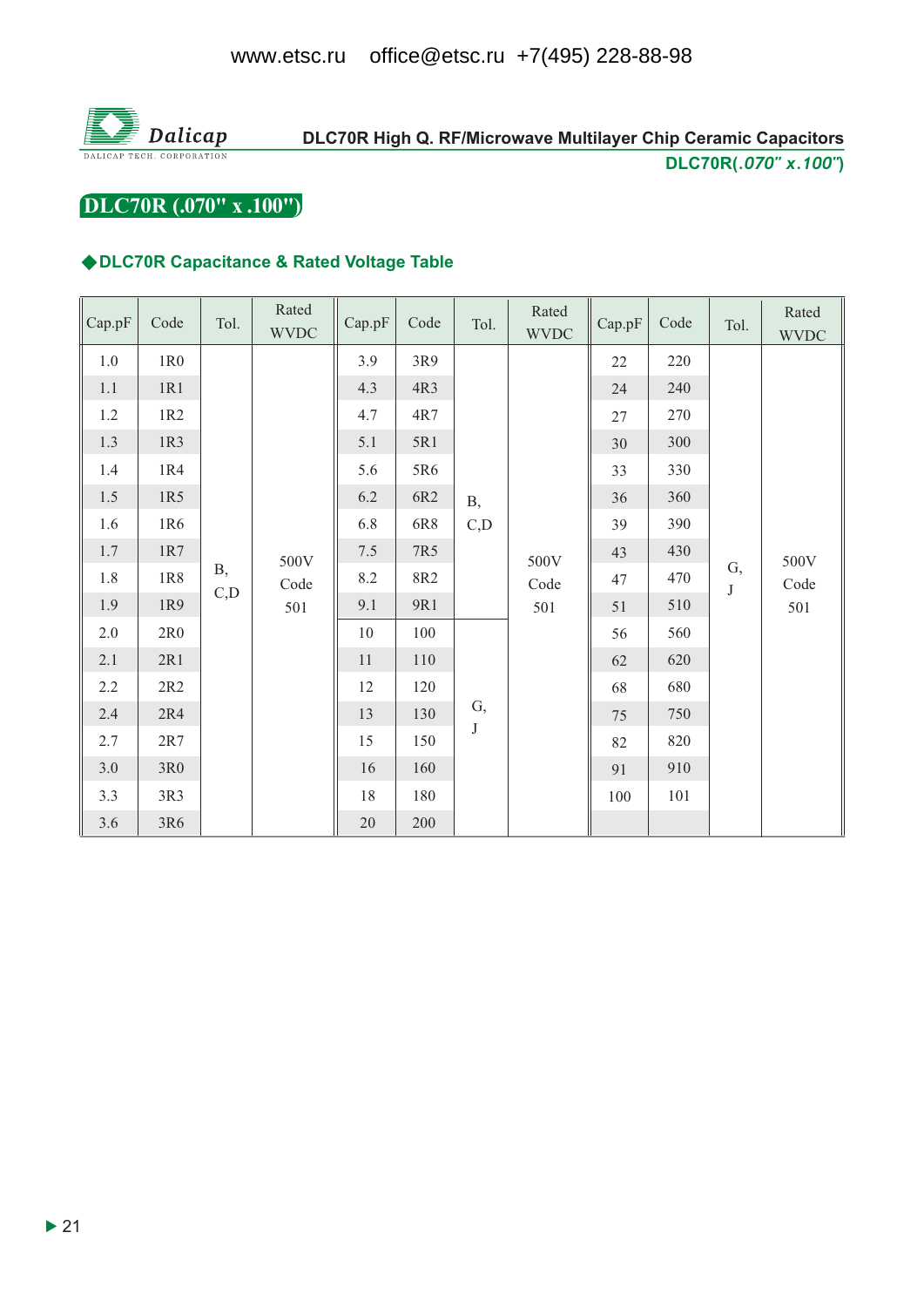#### office@etsc.ru +7(495) 228-88-98 www.etsc.ru



#### ◆ DLC70R Capacitor Dimensions

unit:inch(millimeter)

|        |       |                    | <b>Capacitor Dimensions</b>          | Plated                               |                       |                 |
|--------|-------|--------------------|--------------------------------------|--------------------------------------|-----------------------|-----------------|
| Series | Term. | Type / Outlines    | Length                               | Width                                | Thickness             | Material        |
|        | Code  |                    | (Lc)                                 | (W <sub>c</sub> )                    | (Tc)                  |                 |
| DLC70R | W     | Tc<br>- 2.<br>Chip | $.070 \pm .015$<br>$(1.78 \pm 0.38)$ | $.100 \pm .015$<br>$(2.54 \pm 0.38)$ | .120<br>(3.05)<br>max | Sn/Ni<br>(RoHS) |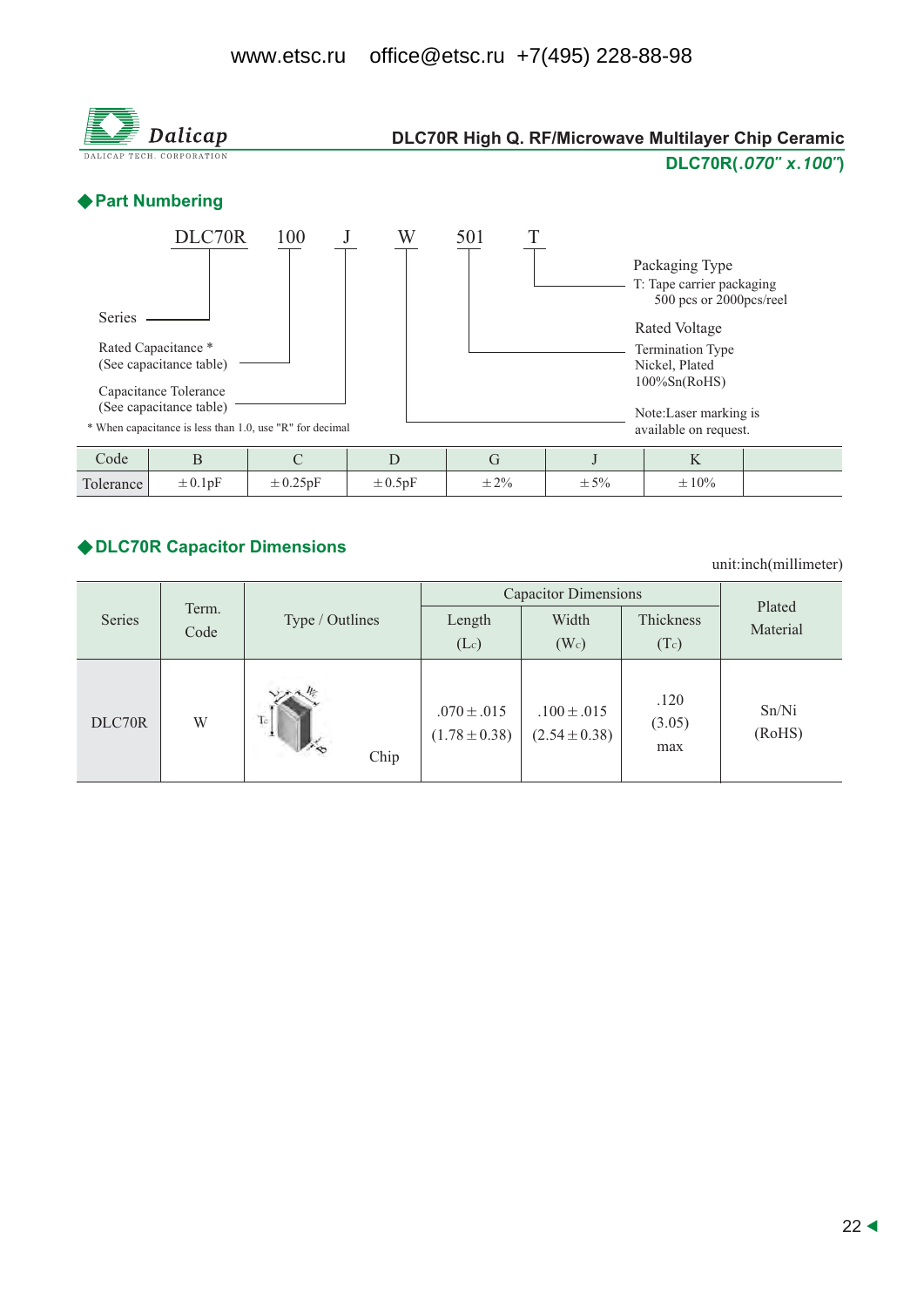

# DLC70R High Q. RF/Microwave Multilayer Chip Ceramic Capacitors DLC70R(.070" x.100")

## **◆ Performance**

| Item                                  | Specifications                                                                                      |
|---------------------------------------|-----------------------------------------------------------------------------------------------------|
| Quality Factor (Q)                    | Greater than 5000 at 1 MHz.                                                                         |
| Insulation Resistance (IR)            | 10° Megohms min. $\omega$ +25°C at rated WVDC.<br>$105$ Megohms min. $\omega$ +125°C at rated WVDC. |
| Rated Voltage                         | See Rated Voltage Table                                                                             |
| Dielectric Withstanding Voltage (DWV) | 250% of Rated Voltage for 5 seconds, Rated Voltage ≤ 500VDC                                         |
| <b>Operating Temperature Range</b>    | $-55^{\circ}$ C to $+175^{\circ}$ C                                                                 |
| TemperatureCoefficient (TC)           | $0 \pm 30$ ppm/°C (-55°C to +125°C)                                                                 |
| Capacitance Drift                     | $\pm$ 0.02% or $\pm$ 0.02pF, whichever is greater.                                                  |
| Piezoelectric Effects                 | None                                                                                                |
| <b>Termination Type</b>               | See Termination Type Table                                                                          |

Capacitors are designed and manufactured to meet the requirements of MIL-PRF-55681 and MIL-PRF-123.

## ◆ Environmental Tests

| Item                                              | Specifications                                                                                                                                                           | Method                                                                                                                                                                                                                                          |
|---------------------------------------------------|--------------------------------------------------------------------------------------------------------------------------------------------------------------------------|-------------------------------------------------------------------------------------------------------------------------------------------------------------------------------------------------------------------------------------------------|
| Thermal<br><b>Shock</b><br>Moisture<br>Resistance | DWV: the initial value<br>IR: Shall not be less than $30\%$<br>of the initial value<br>Capacitance change:<br>no more than $0.5\%$ or $0.5pF$ .<br>whichever is greater. | MIL-STD-202, Method 107, Condition A.<br>At the maximum rated temperature (-55 $\degree$ and 125 $\degree$ ) stay 30 minutes.<br>The time of removing shall not be more than 3 minutes.<br>Perform the five cycles.<br>MIL-STD-202, Method 106. |
| Humidity<br>(steady state)                        | DWV: the initial value<br>IR: the initial value<br>Capacitance change:<br>no more than 0.3% or 0.3pF.<br>whichever is greater.                                           | MIL-STD-202, Method 103, Condition A, with 1.5 Volts D.C.<br>applied while subjected to an environment of $85^{\circ}$ C with $85\%$<br>relative humidity for 240 hours minimum.                                                                |
| Life                                              | IR: Shall not be less than $30\%$<br>of the initial value<br>Capacitance change:<br>no more than $2.0\%$ or $0.5pF$ .<br>whichever is greater.                           | MIL-STD-202, Method 108, for 2000 hours, at 125℃.<br>200% Rated Voltage DC applied.                                                                                                                                                             |